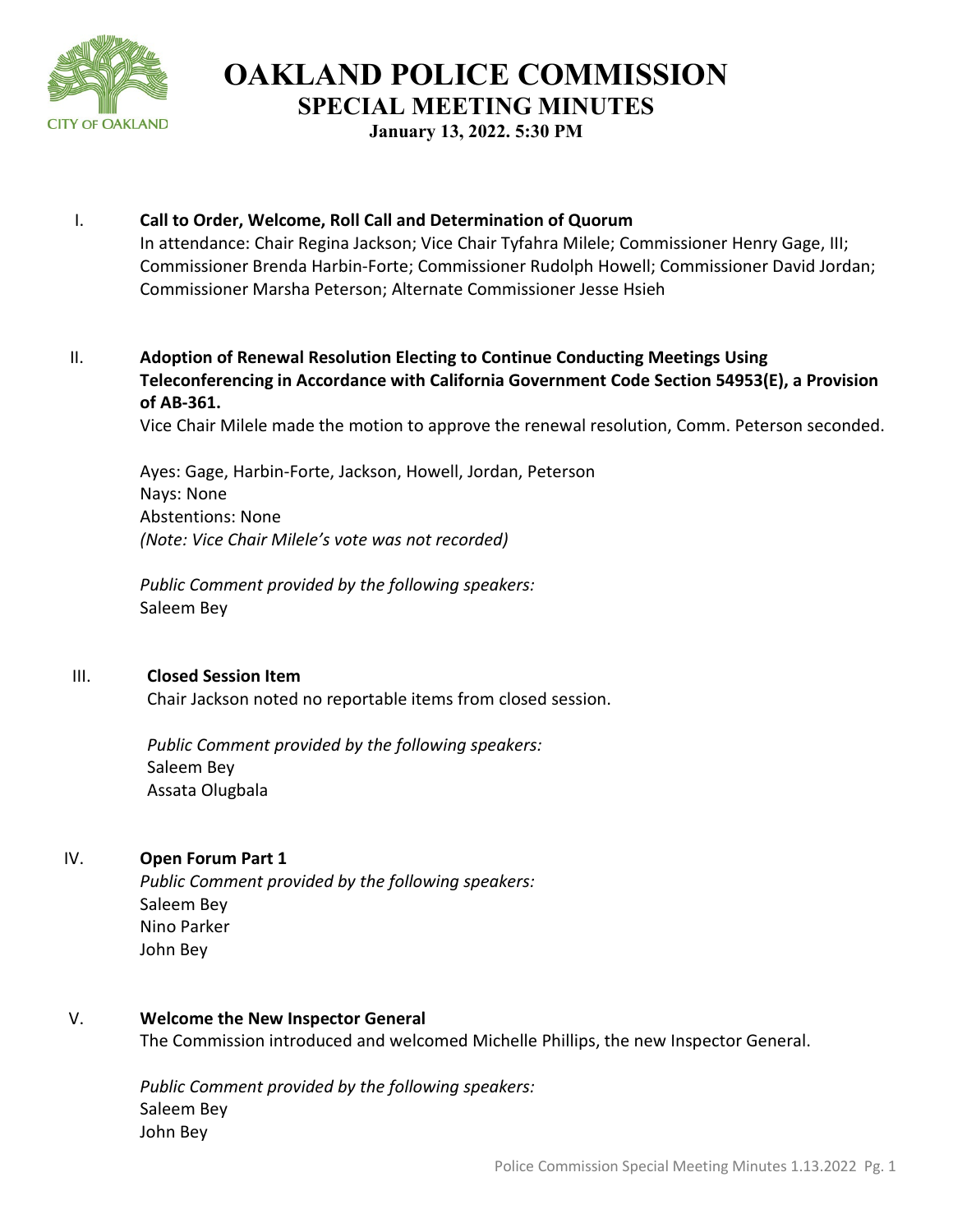

**OAKLAND POLICE COMMISSION SPECIAL MEETING MINUTES**

**January 13, 2022. 5:30 PM**

Nino Parker Rashidah Grinage Oscar Yassin Anne Janks

## VI. **Update from Police Chief**

Chief Armstrong provided a regular update on the Department's latest statistics including recruitment, arrests, resourcing specific units, calls for service data, NSA tasks, policies for review and his meeting with the public defender.

*Public Comment provided by the following speakers:*  Oscar Yassin John Bey Rashidah Grinage Saleem Bey Mary Vail Assata Olugbala Anne Janks

VII. **Negotiated Settlement Agreement Case Management Conference Report Out** Chair Jackson noted her work with Commission Counsel, Conor Kennedy, to compose and send a letter to the Federal Monitor requesting clear, predictable, and consistent metrics for the Department to follow, adding the Commission's role and goal is to eliminate the need for the NSA by holding the Department accountable.

*Public Comment provided by the following speakers:*  Assata Olugbala John Bey Saleem Bey

## VIII. **Consider Approval of Revised Policy for Missing & Abducted Person's Policy (DGO O-6)**

On motion by Commissioner Harbin-Forte, seconded by Vice Chair Milele, the Commission adopted the draft policy

Ayes: Gage, Harbin-Forte, Howell, Jordan, Peterson, Jackson Nays: None Abstentions: None *(Note: Vice Chair Milele's vote was not recorded)*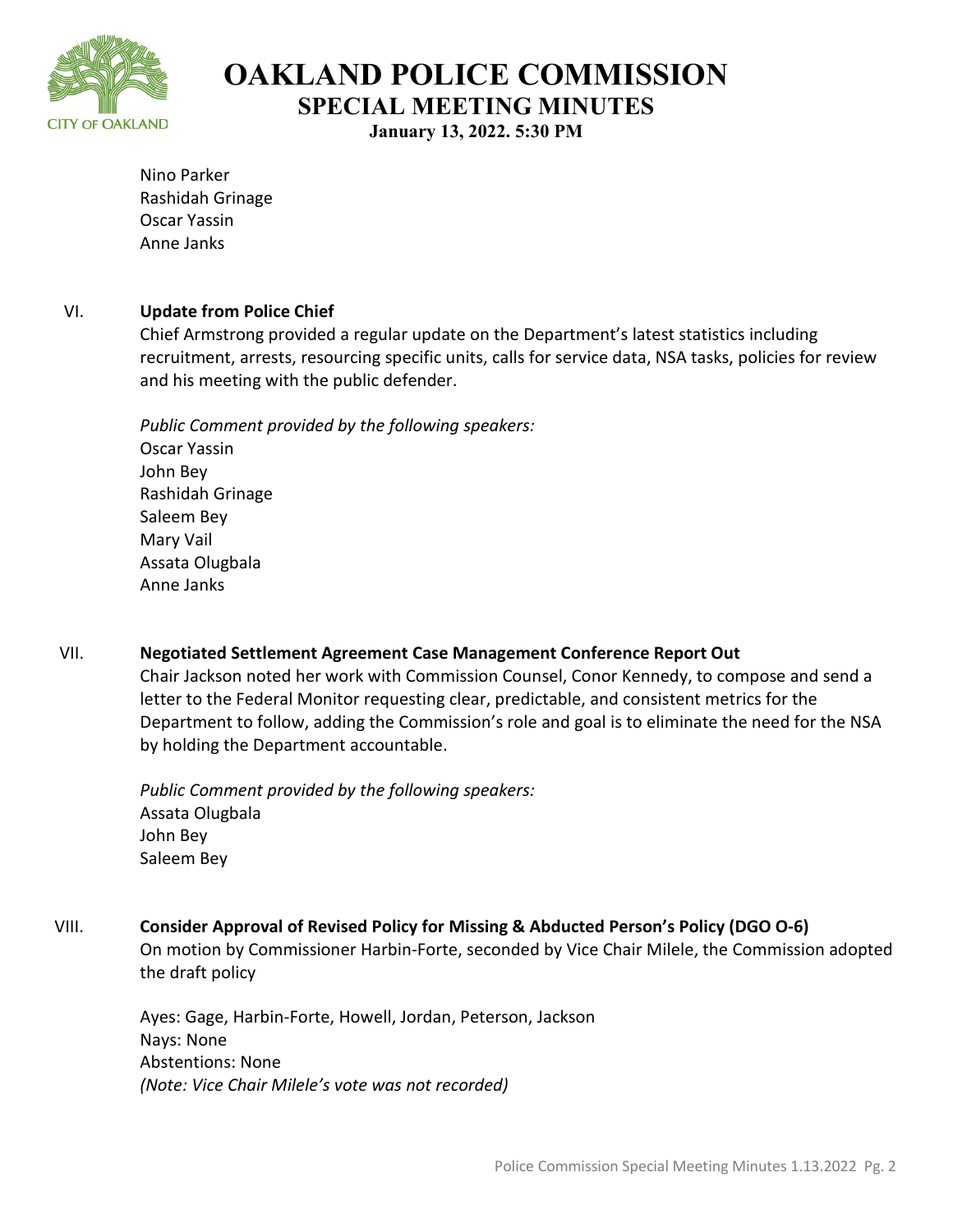

**OAKLAND POLICE COMMISSION SPECIAL MEETING MINUTES January 13, 2022. 5:30 PM**

*Public Comment provided by the following speakers:*  Assata Olugbala Mary Vail Saleem Bey Anne Janks

#### IX. **Review of Commission Budget & Resourcing.**

On motion by Vice Chair Milele, seconded by Chair Jackson, the Commission voted to seek two additional staff positions, a Project Manager and an Administrative Assistant, in the next budget cycle.

Ayes: Gage, Harbin-Forte, Howell, Jordan, Peterson, Jackson Nays: None Abstentions: None *(Note: Vice Chair Milele's vote was not recorded)*

*Public Comment provided by the following speakers:*  Assata Olugbala Saleem Bey

On motion by Vice Chair Milele, seconded by Chair Jackson, the Commission voted not to create a new standing committee for militarized equipment.

Ayes: Milele, Gage, Harbin-Forte, Howell, Jordan, Peterson, Jackson Nays: None Abstentions: None

*Public Comment provided by the following speakers:*  Rashidah Grinage Saleem Bey

## X. **Amend Rules for Ad Hoc Reports**

After discussion, the Chair decided she will ask for a status report from each committee at least once per month and refers the issue to the Rules Committee for review and recommendation as to whether a minimum number of committees should report out at each meeting.

*Public Comment provided by the following speakers:*  Assata Olugbala Saleem Bey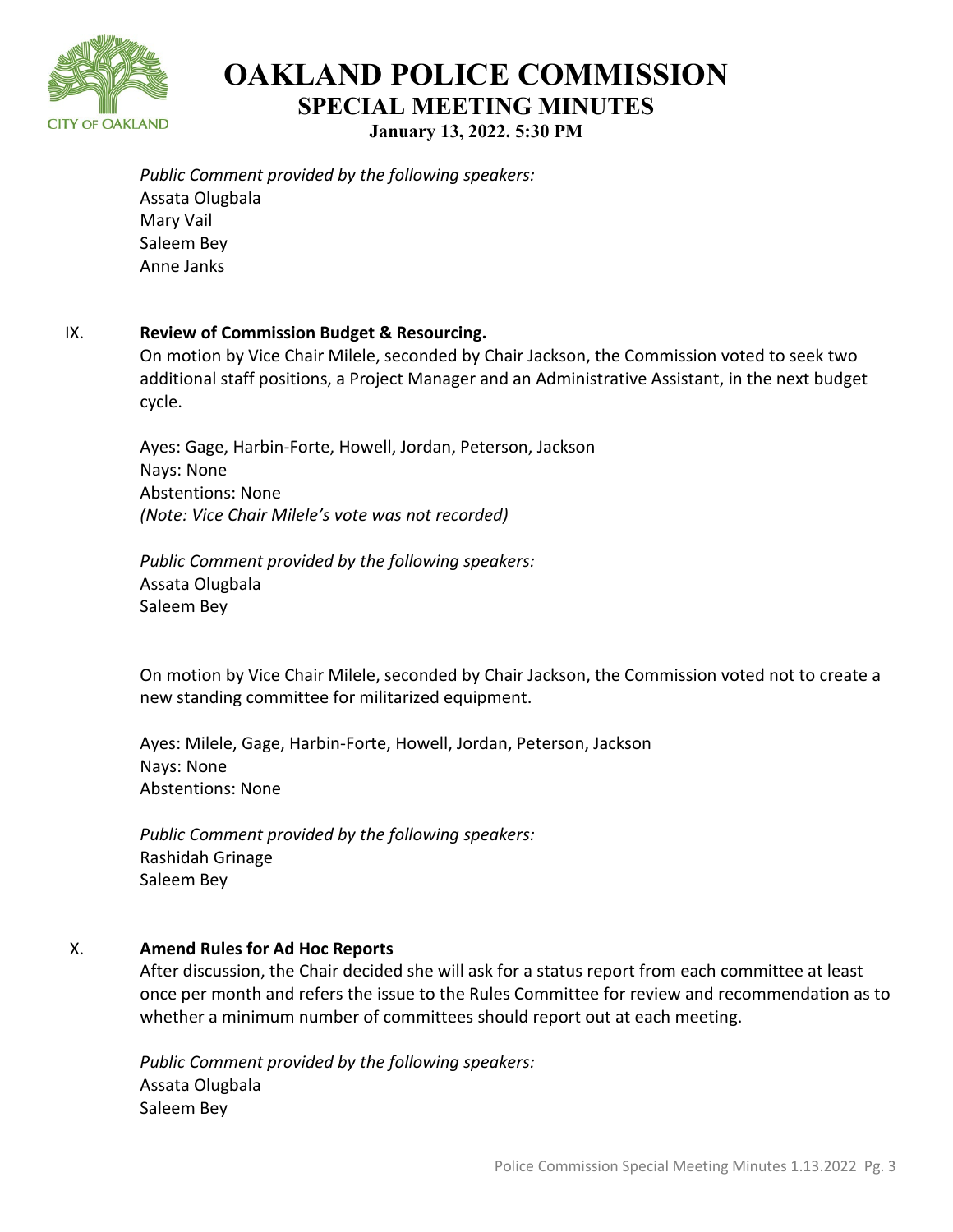

**OAKLAND POLICE COMMISSION SPECIAL MEETING MINUTES**

**January 13, 2022. 5:30 PM**

### XI. **Committee Reports**

#### **Community Policing Policy revision (15-01**) **(Commissioners Hsieh, Harbin-Forte, Howell)**

Commissioner Hsieh noted the Ad Hoc reconvened after taking a hiatus for the month of December. He reminded the Commission and the public that the Ad Hoc committee is reviewing the draft policy line by line and welcomed continued public participation.

### **Chief's Performance Evaluation (Commissioners Milele, Peterson)**

Commissioner Peterson noted the Ad Hoc's progress in meeting and drafting a performance matrix against which the Commission will evaluate the Chief of Police's progress and performance.

#### **Social Media Policy (Commissioners Hsieh, Jackson, Milele)**

Chair Jackson noted the Ad Hoc's first meeting will be scheduled for January 18 and invited the public to share their interest in joining the Committee.

#### **Missing Persons Ad Hoc (Commissioners Jackson, Jordan)**

Chair Jackson recognized the work of the Committee members and dissolved this Ad Hoc, since the policy was successfully adopted by the full Commission.

*Public Comment provided by the following speakers:*  Anne Janks Assata Olugbala Saleem Bey

## XII. **Open Forum Part 2**

*Public Comment provided by the following speakers:*  Assata Olugbala Saleem Bey

## XIII. **Agenda Setting and Prioritization of Upcoming Agenda Items**

Commissioner Gage requested the reintroduction of discussions regarding grooming and appearance of Department members, revisiting the policy reviewed years ago.

Vice Chair Milele requested the Commission review and receive CPRA case maters.

Commissioner Harbin-Forte requested use of the revised cover pages for the rules and code of conduct.

*Public Comment provided by the following speakers:*  Anne Janks Assata Olugbala